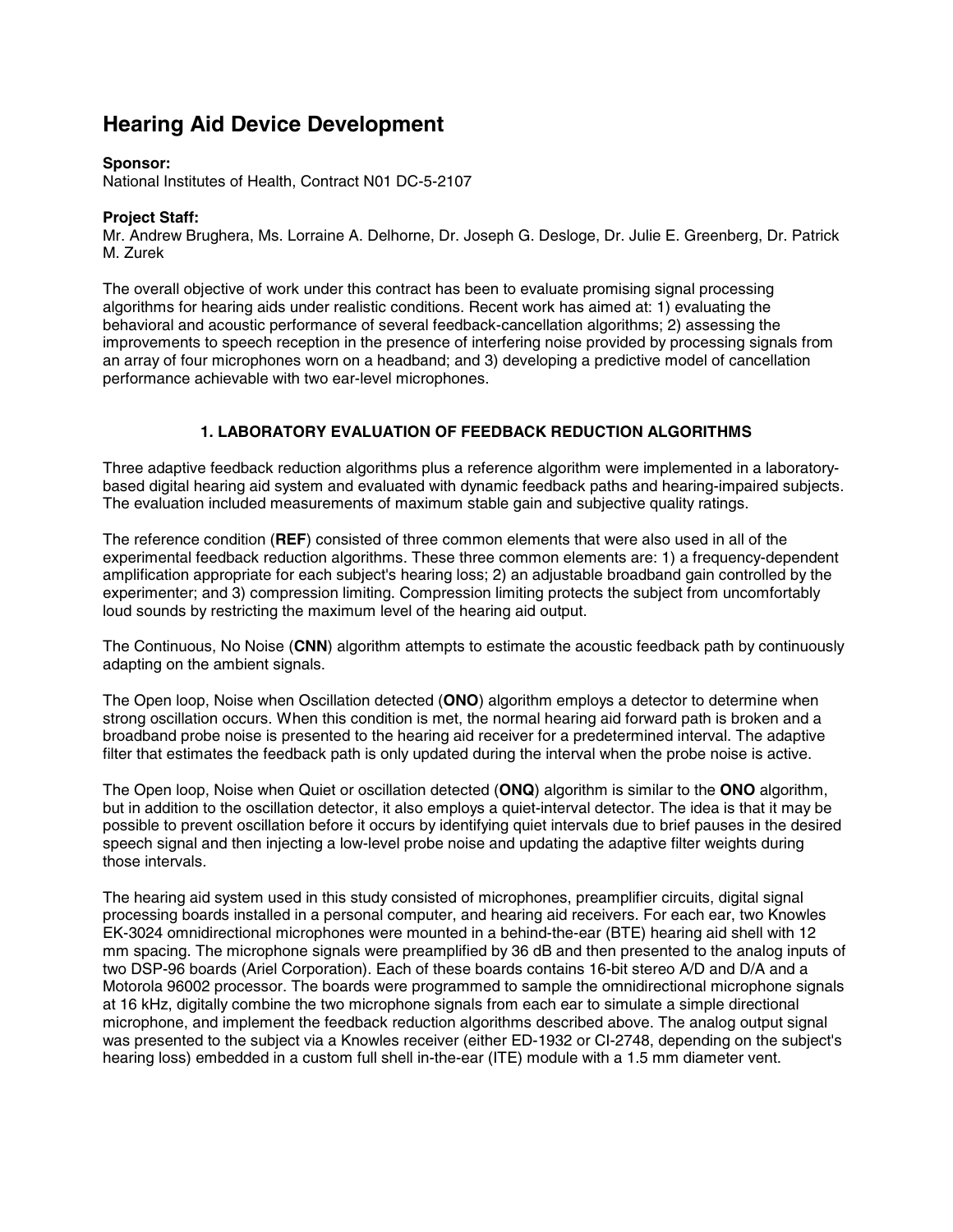Measurements of both the maximum stable gain provided by the algorithm under test and the listener's ratings of pleasantness and intelligibility were made at various gain settings. Seven subjects participated in this study. All subjects had bilaterally-symmetric sensorineural hearing loss and at least four years experience wearing hearing aids binaurally.

Overall, for the subjects and ear/vent combinations considered in this study, the **CNN** algorithm provided the largest increases in maximum stable gain relative to the reference algorithm. For subjects with moderatelysevere losses below 1 kHz, the **CNN** algorithm provided almost 13 dB of added stable gain, while the **ONO** and **ONQ** algorithms provided 7-8 dB of added gain. Subjects with milder losses below 1 kHz received an average gain increase of 3 dB from the **CNN** algorithm, and no significant benefit from the **ONO** and **ONQ** algorithms.

Analysis of variance results indicate that relative to the reference algorithm, the **CNN** and **ONO** algorithms had no significant effect on subjective intelligibility and pleasantness ratings. Only the **ONQ** algorithm had a small, but significant, detrimental effect on pleasantness at 6 dB below maximum stable gain. In addition, the lack of an algorithm effect indicated that overall the subjects found all algorithms equally pleasant and equally intelligible: 1) at their preferred gain setting, and 2) at various levels relative to the maximum stable gain for that algorithm. In the case of the intelligibility ratings, the lack of an algorithm effect at gain levels relative to the maximum stable gain for that algorithm is presumably because the subjects generally did not need additional gain for the stimuli (60 dB SPL speech in quiet) presented in this study. However, it is likely that the additional gain will improve intelligibility in other listening situations.

Based on the results of this study, the **CNN** algorithm is the logical choice for feedback reduction in hearing aids. The **CNN** algorithm provides the highest maximum stable gain values, and informal subject comments about the objectionable nature of probe noise support its choice over the **ONO** and **ONQ** algorithms. Depending on the particular fitting, the **CNN** algorithm provides hearing aid users with moderately-severe losses at low frequencies additional stable gain margins of 5--25 dB, with no effect on speech quality. Subjects with mild-to-moderate losses at low frequencies generally obtained additional gain margins of a few dB, with no effect on speech quality. Regardless of the severity of their hearing loss, hearing-aid users will also benefit from more comfortable fittings due to looser earmolds and larger vents. Additional benefits may be provided by the **CNN** algorithm for situations not considered in this study. For instance, subjects with mild-to-moderate losses may obtain larger increases in stable gain in situations causing stronger feedback paths, such as the placement of an object near the ear, which were not considered in this study. Furthermore, although the **CNN** algorithm did not demonstrate any effect on subjective intelligibility and pleasantness for the comparisons and listening situation considered in this study, it is expected that the ability to provide additional gain without "ringing" will enhance pleasantness and intelligibility in some realworld listening situations.

### **2. LABORATORY EVALUATION OF ADAPTIVE-BEAMFORMING ALGORITHMS FOR HEADBAND HEARING AIDS**

Several array processing algorithms were studied with an array of four directional microphones mounted in a broadside orientation across a headband in the "On The Head'" (OTH) configuration. The evaluation was performed to assess the relative benefits of four experimental algorithms plus a reference condition for speech reception by experienced hearing aid users. Performance metrics included both speech reception thresholds and subject preferences measured under a variety of noise conditions.

Five algorithms were implemented with the OTH array:

**REF** - The reference condition in which left and right signals are taken from the nearby outermost microphones on the headband;

**SM4** - A fixed-processing algorithm in which the four microphone signals are summed;

**GJI** - An adaptive algorithm based on the modified Griffiths-Jim beamformer (Greenberg and Zurek, 1992). The primary signal consists of the sum of the four microphone signals, while the reference signal is the difference between the two innermost microphone signals. This system uses only one adaptive filter;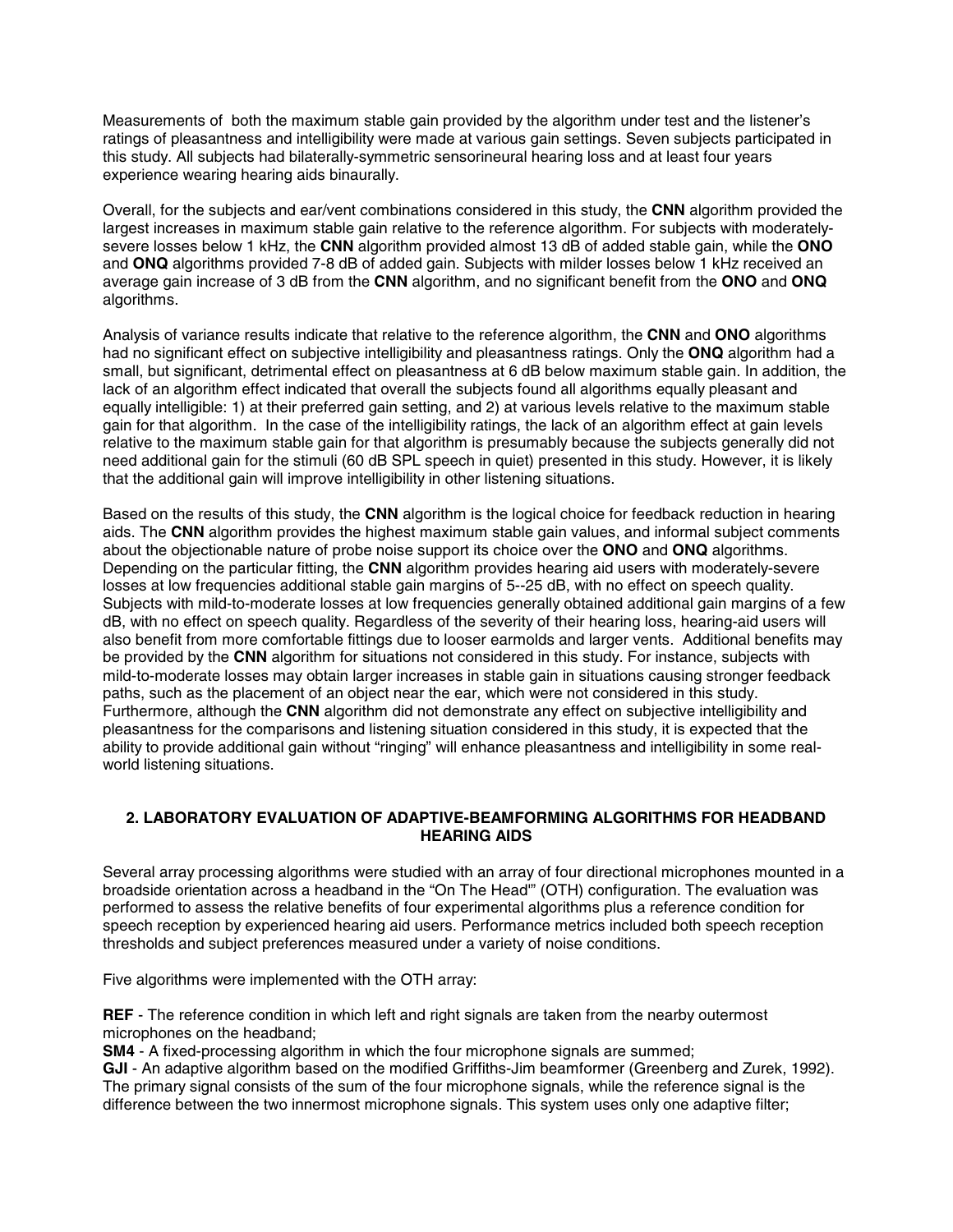**GJ4** - An adaptive algorithm based on the modified Griffiths-Jim beamformer (Greenberg and Zurek, 1992). The primary signal consists of the sum of the four microphone signals, while three reference signals are formed from unique pairwise difference between the microphone signals. This system uses three adaptive filters;

**LNS** - An adaptive algorithm that first estimates the locations of interference sources and then steers frequency-dependent nulls in those directions (Desloge, 1998).

The hearing aid system used in this study consisted of microphones, preamplifier circuits, digital signal processing boards installed in a personal computer, and hearing aid receivers. Subjects wore the OTH array, a headband holding four forward-pointing cardioid microphones (Knowles EL-3085) with 6 cm spacing. The microphone signals were pre-amplified by 36 dB and then presented to the analog inputs of two DSP-96 boards (Ariel Corporation). Each of these boards contains 16-bit stereo A/D and D/A (programmed to operate at 16 kHz) and a Motorola 96002 processor. The boards were programmed to perform the array processing algorithms described above, and then apply frequency-dependent amplification appropriate for each subject's hearing loss. The analog output signal was presented to the subject via a Knowles receiver (either ED-1932 or CI-2748, depending on the subject's hearing loss) embedded in a custom full shell in-the-ear (ITE) module with a 1.5 mm diameter vent. A vent plug was used to reduce the vent to 0.5 mm when possible. However, for some subjects, the desired gains could only be provided without feedback when a closed plug was used to completely occlude the vent.

The experiments were performed in a double-wall soundproof room with internal dimensions of  $2.7 \times 2.5 \times$ 2.0 m. The subject, wearing the microphones and receivers, sat in the center of the booth, with cables connecting the transducers to a preamplifier. Test stimuli were delivered from an array of seven loudspeakers (Radio Shack Optimus Pro 7) placed at a distance of 1.0 meters and a height of 1.1 meters in the directions 0, +/-45, +/-90, +/-135 degrees. The experimenter, the computer containing the DSP boards, and the test equipment were located outside the booth. The subject used a hand-held terminal and an intercom to communicate with the experimenter and to record responses.

The desired (target) speech signal was delivered from straight-ahead of the listener. the 0 degree loudspeaker. Interfering (jammer) sources were delivered from one or more off-axis loudspeakers, depending on the noise condition:

The algorithms were tested for speech intelligibility and ease of listening under the various noise conditions. Nine subjects participated in the speech intelligibility study, and twelve subjects (the same nine plus three more) participated in the ease of listening study. All subjects had bilaterally-symmetric sensorineural hearing loss and at least several years experience wearing hearing aids binaurally.

In general, the results of both the speech intelligibility and ease of listening experiments showed that in the relatively non-reverberant acoustic environment used in this study, all three adaptive processing algorithms provided significant benefits over either the reference condition or a fixed array processor. Although one might expect the **GJ4** algorithm (which uses three adaptive filters) to outperform the **GJI** algorithm (which uses only one adaptive filter) in the presence of multiple jammers (NS3 and NS4), in fact the **GJ4** algorithm performed worse in both experiments. The **GJ4** algorithm is more susceptible to target cancellation resulting from inequalities in the transfer functions between the straight ahead target source and the microphones. These inequalities can be caused by misalignment of the array to the straight ahead target and/or variations in the microphones themselves. The difference between the **GJ4** and **GJI** algorithms can be attributed in part to the fact that the modifications to the Griffiths-Jim beamformer were developed to reduce target cancellation specifically for a system with two microphones and one adaptive filter, and are apparently not as effective when more microphones and adaptive filters are used. In terms of objective speech intelligibility measures, the **LNS** algorithm is superior to **GJI**. However, it appears that subjects tend to prefer **GJI** over **LNS**. This may be because of artifacts introduced by the **LNS** processing which do not interfere with intelligibility, but which subjects nevertheless judge to be detrimental to speech quality.

## **3. ANALYSIS OF ADAPTIVE ARRAY CANCELLATION PERFORMANCE**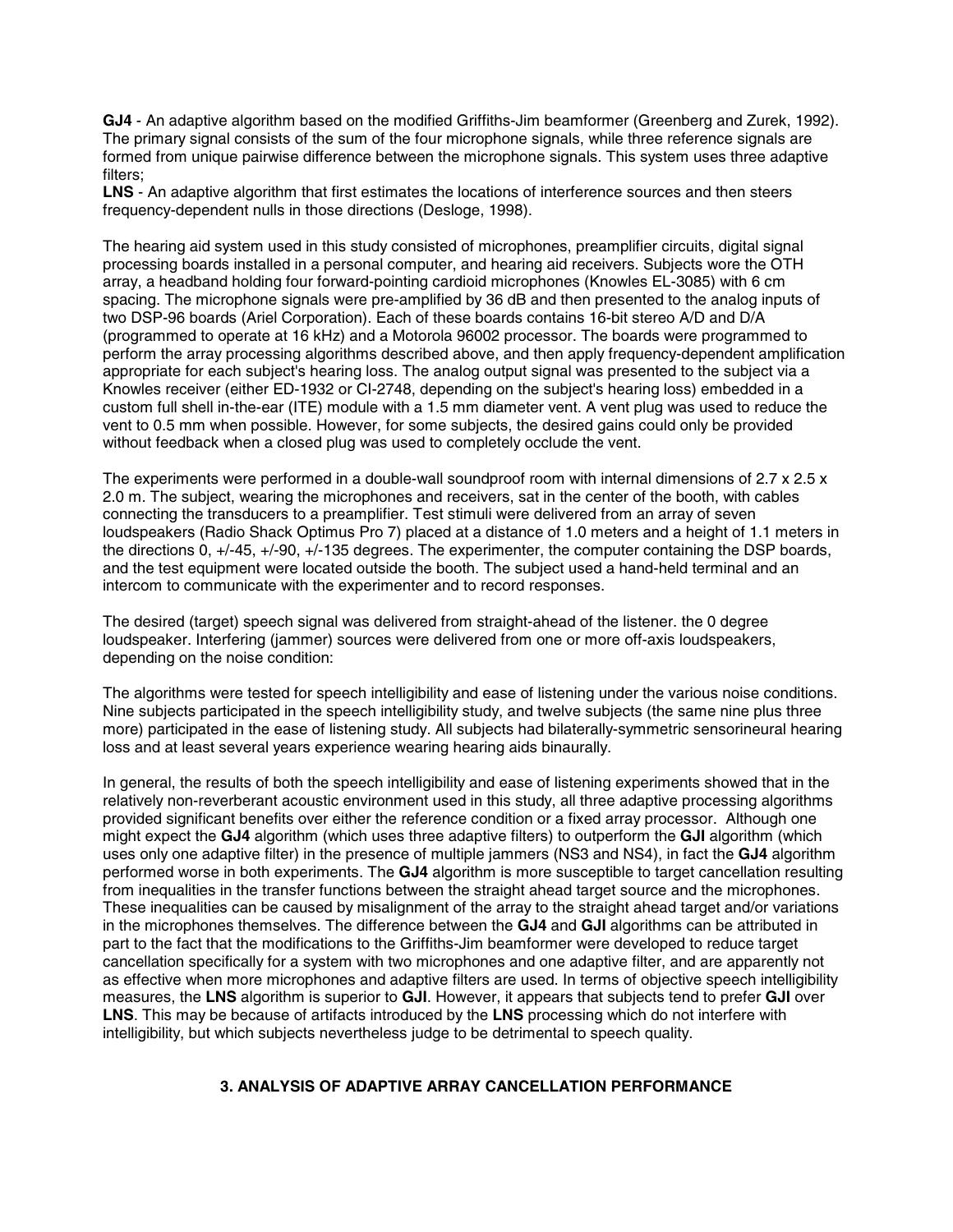Over the past fifteen years, several research groups have explored the use of microphone arrays for noise reduction in hearing aids. The most powerful of these algorithms reduce noise by adaptively searching for filter parameters that result in a cancellation of noise components when the filtered microphone signals are summed. Adaptive systems have been shown to reduce noise, without affecting the desired signal from the straight ahead direction, by tens of decibels in favorable conditions, much more than can be achieved by fixed-processing systems.

The principal limitations of adaptive cancellation systems come from the need for the noise sources to be both limited in number and very directional. The limitation on number comes from the fact that a microphone array system with M microphones can control M-1 independent nulls while preserving the target. If there are M or more noise sources, then noise-reduction performance degrades. It is often argued that this limitation is not severe in practice because, usually, one sound source will be dominant in any frequency band.

A more important limitation on adaptive cancellation performance comes from the reverberation in the environment. Past work has shown empirically that the performance of adaptive cancellation systems degrade as the degree of reverberation increases (Greenberg and Zurek, 1992). While in principle the solution for this problem is to increase the temporal length of the adaptive filter, in practice there will be limits (from implementation imperfections and from non-stationarity of the environment) on effective filter length.

A basic concern in the application of adaptive systems to hearing aids, in light of these limitations, has been whether the benefits from adaptive cancellation will be large and frequent enough in everyday environments to justify the complexity and expense of the system. In order to address this concern it is necessary to have a better understanding of the factors that control adaptive cancellation performance in reverberant environments. This project has been an attempt to provide that understanding with a simple model in which system parameters and environmental acoustic parameters are taken into account in deriving predictions of cancellation performance.

The noise cancellation algorithm used in this work is the one we have used in the past, the Griffiths-Jim adaptive beamformer (Greenberg and Zurek, 1992). A prediction for the degree of cancellation achieved by this system can be readily determined. Using a frequency domain analysis, the output noise spectrum and degree of cancellation can be expressed, as a function of frequency, by a relatively simple closed-form expression involving the two microphones' power spectra and their cross-spectrum.

The predictions of this theory have been tested against an actual (time-domain) adaptive beamformer operating in non-real-time with simulated noise environments. The quality of these predictions has been excellent in all cases for which the direct-to-reverberant ratio is very high (i.e., very low reverberation). When reverberation is appreciable the actual obtained cancellation is always *better* than predicted. The source of this unusual discrepancy has been shown to be a bias in the estimation of cross-spectra between signals having substantial delay between them. When the inter-signal delay is a sizeable fraction of the analysis window, the true cross-spectrum (or coherence) is underestimated; this leads directly to the underestimate of noise cancellation. In short, cross-spectral coherence is not a good measure of the degree of potential cancellation that can be achieved between two signals when there is substantial delay between them.

Since our aim is to relate parameters of the acoustic environment, the array configuration, and the processing system to cancellation performance, the theory just described, which expresses cancellation performance in terms of input signal characteristics, is not sufficient. What we are developing is a model that merges that prediction for the direct component with a prediction for cancellation of the reverberant component as characterized by room-acoustics parameters (direct-to-reverberant ratio, D/R, and reverberation time,  $T_{60}$ ). This model is based on the conceptual notion that the adaptive filter is capable of canceling all of the direct component plus any part of the reverberant impulse response that falls within its temporal scope. It is assumed that all of the direct component is cancelled just as it would be with no reverberation present, and that the portion of the idealized parametric reverberant response contained within the length of the adaptive filter is also cancelled. This leads to predicted cancellation of the direct component that exhibits the expected frequency-dependent variations, but no such frequency-dependence for the cancellation of the reverberant component.